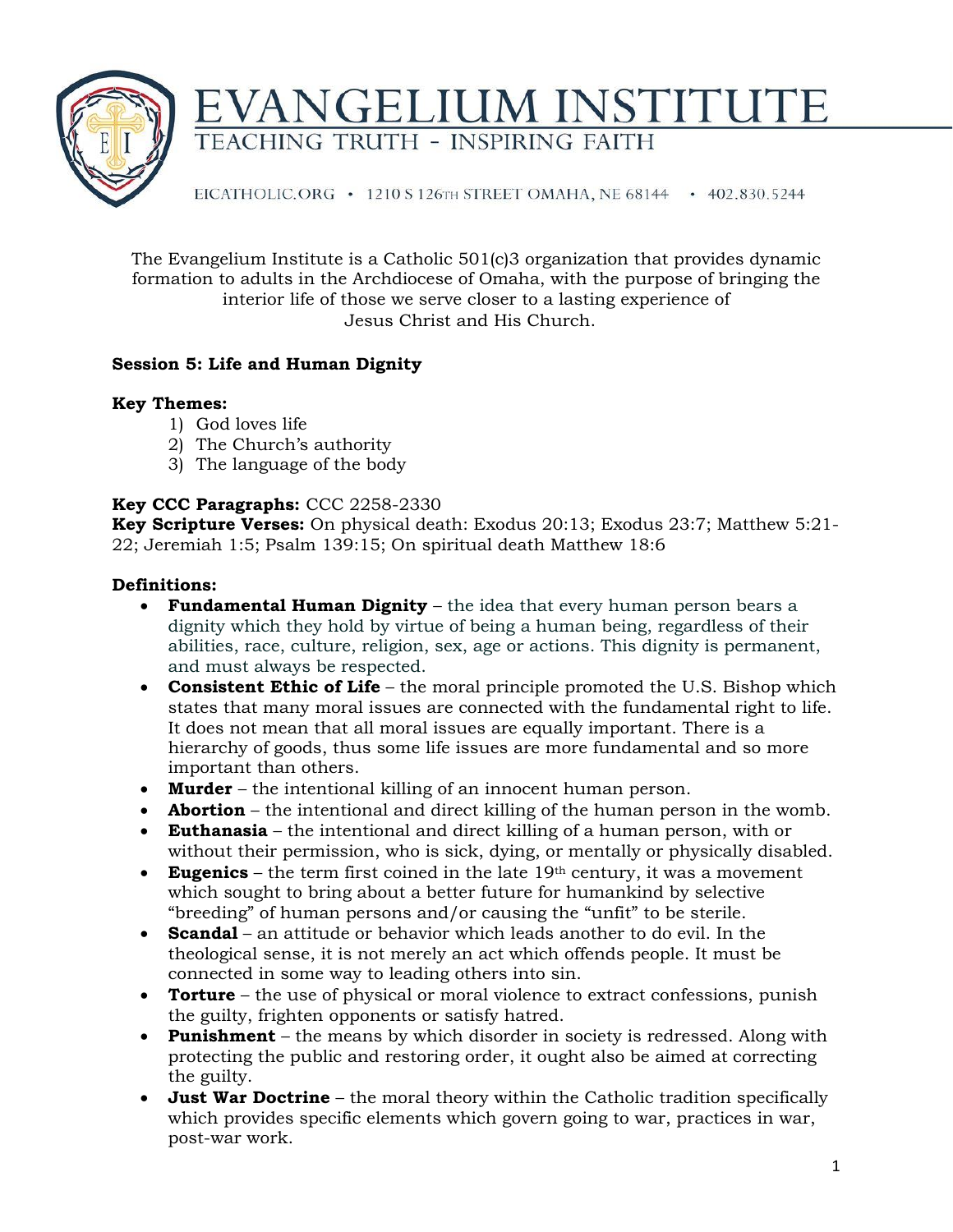#### **Suggested Reading List:**

- Horn, Trent *Persuasive Pro Life: How to Talk about Our Culture's Toughest Issue* (Catholic Answers, 2014)
- Johnson, Abby *Unplanned: The Dramatic True Story of a Former Planned Parenthood Leader's Eye-Opening Journey Across the Life Line* (Focus on the Family, 2011)
- Kasun, Jacqueline *The War Against Population: The Economics and Ideology of World Population Control* (Ignatius, 1999)
- Marker, Rita *Deadly Compassion: The Death of Ann Humphrey and the Truth About Euthanasia* (William Morrow & Co., 1995)
- May, William E. *Catholic Bioethics and the Gift of Human Life* (Our Sunday Visitor, 2013)
- Wiker, Benjamin and Demarco, Donald *Architects of the Culture of Death* (Ignatius, 2004)

#### **Consistent ethic of life**

What Does the Church Mean by a "Consistent Ethic of Life"? In 2001 the U.S. Bishops Conference published their Pastoral Plan for Pro-Life Activities: A Campaign in Support of Life. After the introductory paragraphs, the very first section of the document is titled "A Consistent Ethic of Life." What does this phrase mean; what doesn't it mean; and how ought we apply it to our lives? The following is a brief explanation. What does it mean? A consistent ethic is one which governs behavior over a variety of different contexts social & political, private & public. The bishops want Catholics to approach issues in those different contexts with one overarching focus: that we always seek to protect and encourage life. What does this look like concretely? When we talk about society and politics in the United States, we like to talk about rights. Therefore, a helpful way to explain what the consistent ethic of life means is to show how various rights and duties of the human person are connected. Let's start first with the right to life, which is the most fundamental right and from which all other rights and duties extend. Without the right to life, all other rights are "false and illusory," to use the phrase from Pope St. John Paul II's document On the Laity. Now, if you were living in a society in which the state could legally come and take your food and water for any reason whatsoever, you would agree that, as a matter of civil law, your "right to life" was meaningless, since the state would effectively have complete control over whether you lived or died. Therefore, your right to life requires not just the concept of the right to life but the correlating civil and societal right to food and water, because food and water are necessary for life. How do we access food and water? At a basic level, we must shoot something or grow something or gather something to eat. We dig wells or collect rain water or transfer water from one place to ours in order to drink. In other words, we labor for it. Therefore, since it is necessary for you to labor in order to access food and water, you must have the correlating civil and societal right to work. In fact, you also need to make sure the bow and arrow you use to kill game or the land you cultivate to grow your food or the barrel you use to hold water is yours not just now but in the future as well, so that you can secure your labor and so secure your food and water. Therefore, since ownership is necessary to secure the means for laboring, gathering and/or storing food and water, you must have the correlating civil and societal right to private property. But what if you cannot kill enough game or own enough land to provide yourself – much less your family – with the food and water necessary for securing life? Well perhaps you could exchange your labor for food and water that belongs to someone else, or for money with which you can purchase food and water. However, since your labor is itself a limited resource among other limited resources, you need to make sure that you can exchange enough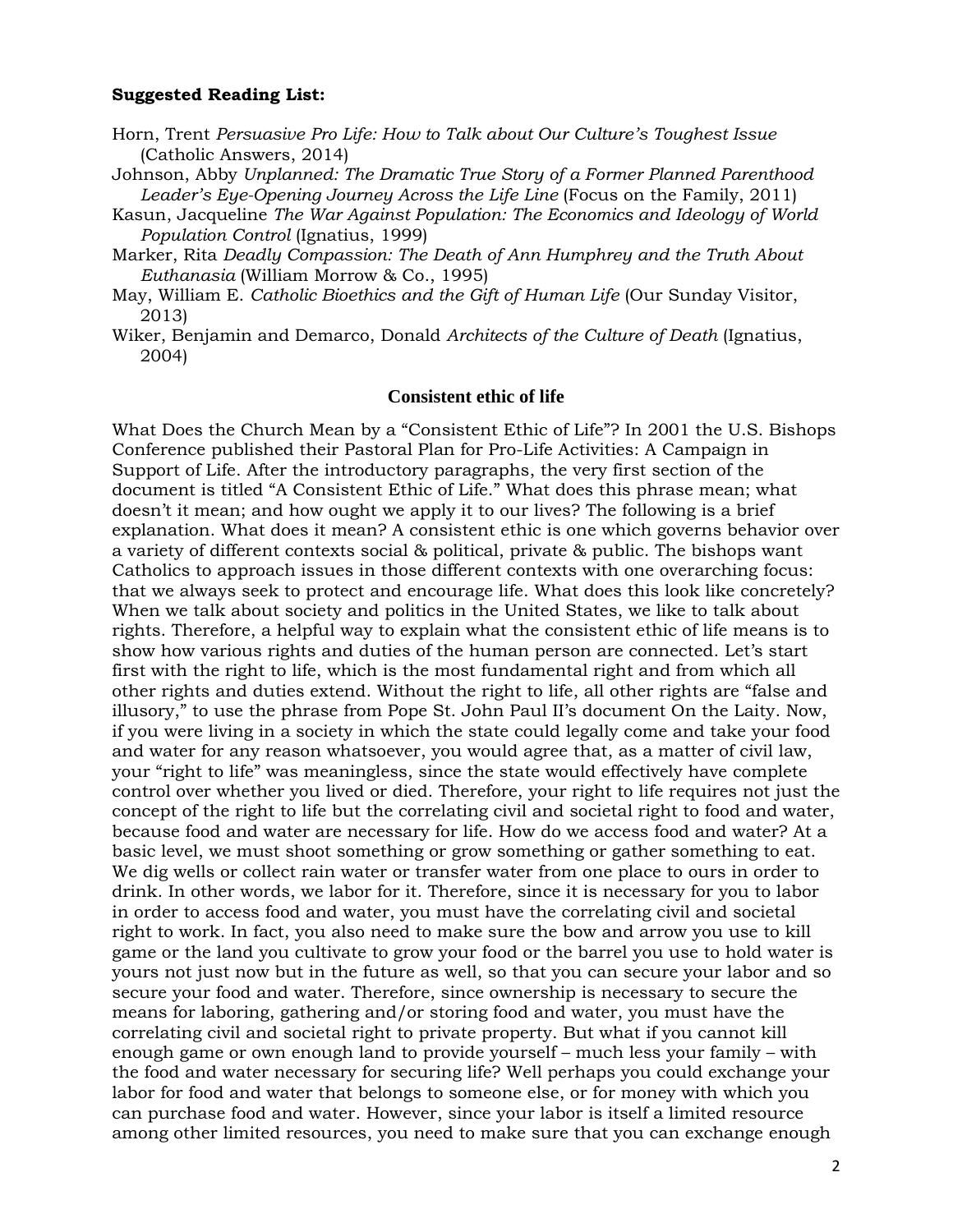of your labor for enough food and water to live. Therefore, since it is sometimes necessary for you to labor for someone else, and since it is sometimes necessary for you to be able to exchange your labor for enough food and water to live, you must have the correlating civil and societal right to a just (or living) wage. But what if you cannot do any of those things where you live? There aren't enough resources or labor to feed everyone. Are you required to just lay down and die? No, if all of the above is true, and it is sometimes necessary for you to look for labor or resources elsewhere, you must have the correlating civil and societal right to emigrate so that you can find enough food and water to live. We see with the above, and one could include the right to health care and the right to an education, that every right is founded upon or connected to one's right to life. This is what is means to maintain a consistent ethic of life. In this way, many different societal and political issues could be called "life issues." And in this way, to be a "pro-life Catholic" means to approach all of these issues as though they are life issues. The U.S. Bishops write, "Taken together, these diverse pastoral statements and practical programs constitute no mere assortment of unrelated initiatives but rather a consistent strategy in support of all human life in its various stages and circumstances." What doesn't it mean? Some have called the consistent ethic of life the "seamless garment" theory, by which they try to argue that all the "life issues" are equal. They say securing the right to a just wage, for instance, is as important as ending partial birth abortion. This is not what the U.S. Bishops teach. The right to life is the most fundamental. Protecting it, therefore, is paramount. This is what the U.S. Bishops state: The question "Where does one begin?" is easy to answer: "We must begin with a commitment never to intentionally kill, or collude in the killing, of any innocent human life, no matter how broken, unformed, disabled or desperate that life may seem" (Living the Gospel of Life, no. 21). … In this pastoral plan, then, "we are guided by a key insight regarding the linkage between abortion and these other important issues: Precisely because all issues involving human life are interdependent, a society which destroys human life by abortion under the mantle of law unavoidably undermines respect for life in all other contexts. Likewise, protection in law and practice of unborn human life will benefit all life, not only the lives of the unborn" (Pastoral Plan for Pro-Life Activities: A Reaffirmation [1985], 5). This is why we focus here on the pervasive threat to human life arising from the widespread recourse to abortion, from public policies that allow, encourage, and even fund abortion, and from a growing effort to promote the taking of human life through euthanasia. Put simply, while many issues are connected to life, they do not all hold the same moral weight. And what's more, so long as the fundamental right to life is under threat in law, then the law undermines every other effort to protect life in those connected issues. How ought we apply the consistent ethic of life to our lives? Being a pro-life Catholic means supporting life in every aspect of our daily efforts. For instance, it means avoiding "killing" someone's reputation through lies or through gossip. It means making lifestyle choices that limit our excessive use of resources so that those resources are there for others today and for our children in the future. It means educating our children in the faith, so that they can learn what it means to protect life. It means avoiding entertainment that is scandalous, i.e. that will lead us or others to grave sin which is a spiritual death. It means avoiding, if we can, purchasing from companies that violate life directly or support the taking of life. This is not an exhaustive list, but it gives us a sense of what being "pro-life" truly means. It is not just something we take on for ourselves every two or four years at election time. It is a way of life that connects us to the communion of the saints. It is what it means to be a Christian.

Deacon Omar Gutiérrez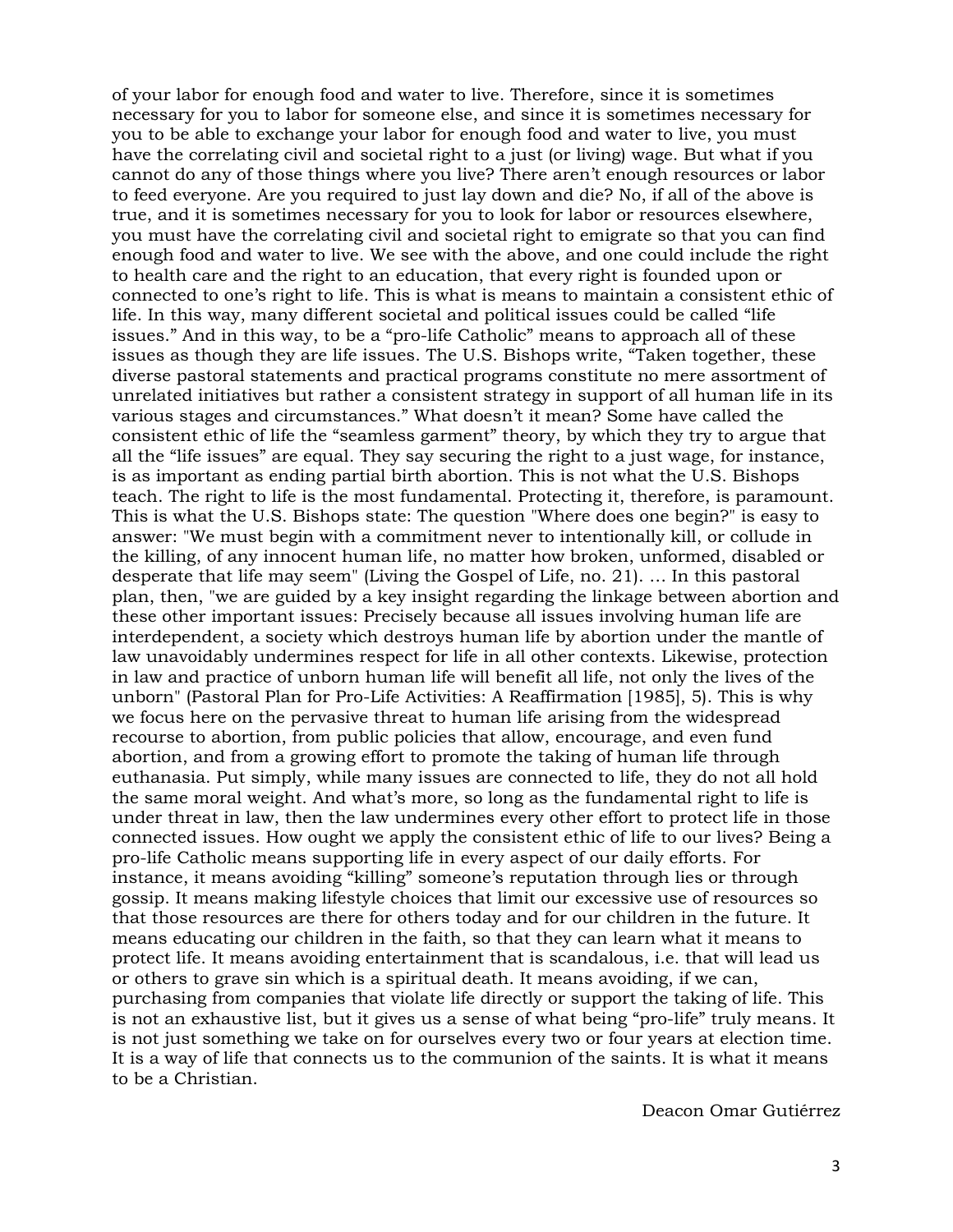# **What Does the Church Teach About Abortion?**

This may seem like a pretty straightforward question, but in reality there is a good deal of confusion about what the Church teaches and about some of the social science around abortion. The following is a brief answer to common misconceptions about abortion in the United States.

Statement 1: The Church once taught that abortion was allowed.

This statement which has been made by Catholic politicians in the U.S. is simply not true. The Didache is one of the oldest documents in Church history. Though we are not entirely sure who wrote it (tradition tells us it was written by the apostles), scholars agree that it dates back to the first century. The word "didache" is Greek for "teaching." Therefore, you could say it is the oldest "catechism" in existence.

In it we read, "There are two ways, one of life and one of death; and between the two ways there is a great difference. Now, this is the way of life: … The second commandment of the Teaching: 'Do not murder; do not commit adultery'; do not corrupt boys; do not fornicate; 'do not steal'; do not practice magic; do not go in for sorcery; do not murder a child by abortion or kill a newborn infant." This teaching could not be clearer.

Still, Catholics argue this because St. Thomas Aquinas believed that the unborn child became a human person at the "quickening," i.e. when the mother first felt the baby kick. Prior to this he thought there was no human person. Thus some have taken that to mean that the Catholic Church taught that abortion is okay before the quickening. Obviously this is not what Aquinas was arguing, and his ignorance of biology is no excuse for contradicting the Didache.

Statement 2: Our goal regarding abortion is to lower the number of abortions.

This argument stems from the idea that since we live in a fallen world, we know that there will always be abortion in human society. Therefore, as we will never totally eliminate it, our goal in terms of public policy is to lower the number of abortions. While not entirely wrong, this statement ignores an important fact.

What the U.S. Bishops have stated repeatedly and unanimously is that the goal of Catholics regarding abortion is to make it illegal. "A legal system," they write in Forming Conscience for Faithful Citizenship, "that violates the basic right to life on the grounds of choice is fundamentally flawed." Therefore, we can never achieve true social justice unless abortion is made illegal.

Statement 3: Making abortion illegal would require sending women in crisis to jail.

This statement ignores our own history. Abortion was illegal in the U.S. for almost two hundred years and yet women were not imprisoned. Rather, doctors were imprisoned or severely fined. In some cases, the father of the child was punished since oftentimes his abandonment of the mother is what drove the woman to seek out the abortion in the first place. The Church believes that women in crisis should not be further traumatized by the threat of force for seeking an abortion.

Statement 4: Making abortion illegal would subject women to back-alley abortions and so death.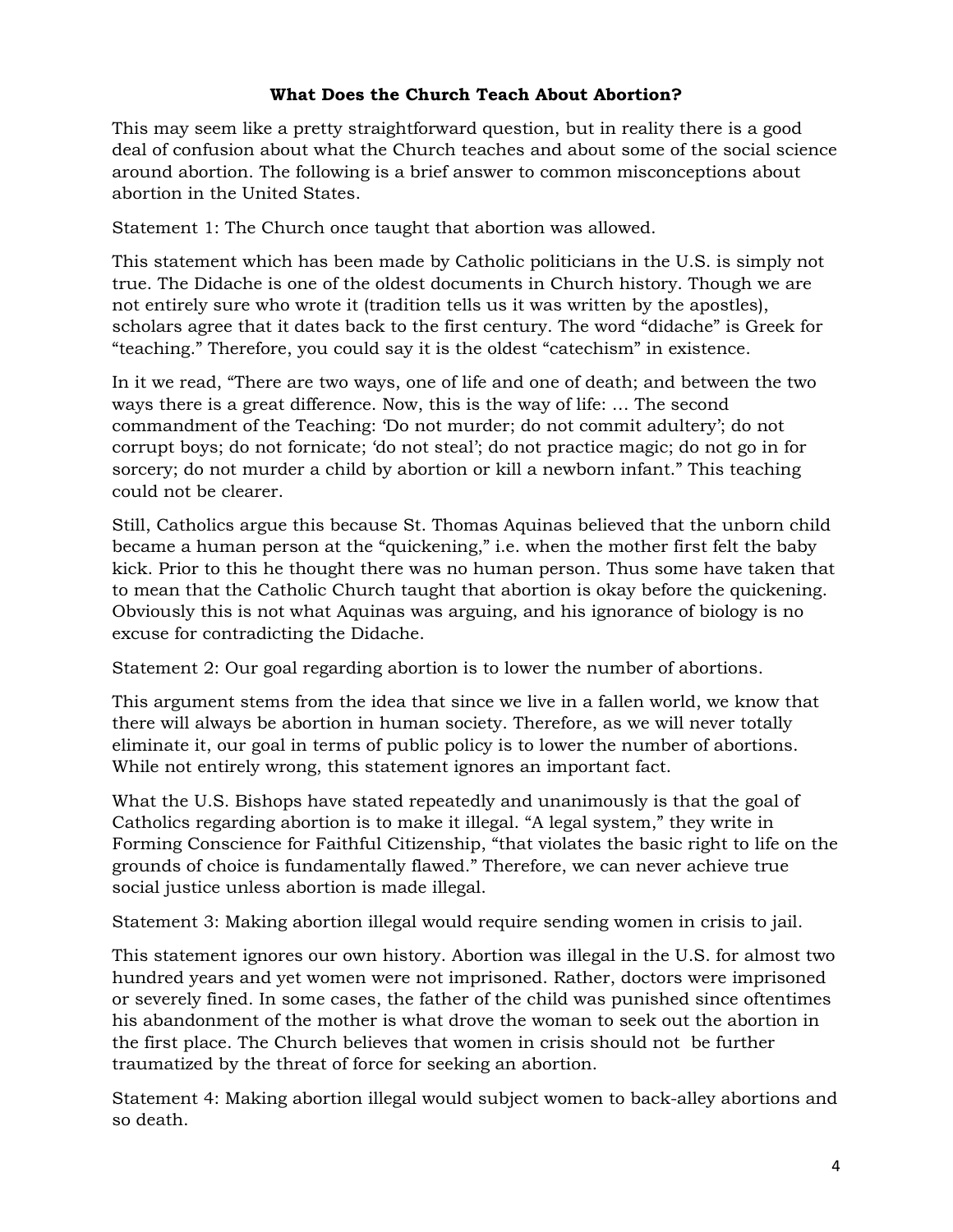In 1955, Alfred Kinsey reported that upwards of 90% of abortions were done by physicians. The "back alley" referred not to where the abortions took place but rather to how the women entered the doctor's office on off hours. Studies from that same period show clearly that mortalities due to abortion were on a steep decline all prior to legalization. The claim that "tens of thousands" of women died every year from backalley abortions was made by Dr. Bernard Nathanson, one of the co-founders of the National

Abortion Rights Action League (NARAL) and himself an abortionist. After his conversion he admitted that the claim was completely made up. Even the Alan Guttmacher institute, the research arm of Planned Parenthood, admits that the nationwide number of deaths due to illegal abortion in 1972 (the last year for which we have data) was 39 women.

The Church supports women's health and notes that abortion is linked with increases in cancer. The December 1990 issue of the Journal of Epidemiology and Community Health reported that there was a correlation between abortion and increases in cancer rates in women. A 1993 study by Dr. Parkins of the National Cancer Institute demonstrated the same thing. Another study by the Hutchinson Cancer Research Center correlated abortions by women younger than 18 to a 50-90% increases in cancer risk.

Statement 5: Increasing public funding for social services does more to reduce the number of abortions than do pro-life laws.

This claim is based on the fact that the number one reason given by women who seek out abortion is poverty or the fear of poverty. Thus, by providing a more robust social safety net, we eliminate this fear and so fewer women will seek out an abortion. However, this statement fails to note that while poverty is the number one reason given, it is almost never the only reason. The lack of support from the father or from family, the fear that a child will endanger future career opportunities, the conclusion that one is just not ready to become a parent, and, increasingly, the rejection of a child who may be born with "defects" are all very common reasons given which would not be addressed by social services.

The one study which was released in 2008 claiming to have demonstrated that increases in funding to social services did more to reduce abortion rates than pro-life legislation, like parental notification laws, is no longer available. The study was so flawed that one of the authors removed his name. The other author eventually pulled the study entirely from the internet.

Statement 6: The example of Scandinavian nations who have lower abortion rates, but legal abortion and strong social safety nets demonstrates the validity of that approach.

This claim is based on the fact that Scandinavian nations where abortion is legal but where there is universal health-care tend to have lower abortion rates than Latin American nations without universal health-care and where abortion is illegal. The implication, then, is that we ought to keep abortion legal and increase social service spending to lower our abortion rates. However, this statement ignores the fact that Latin American rates for abortion are very unreliable. And it ignores the case of Costa Rica where abortion is illegal but the robust social spending has made the rate of abortion lower than that of Norway and Sweden.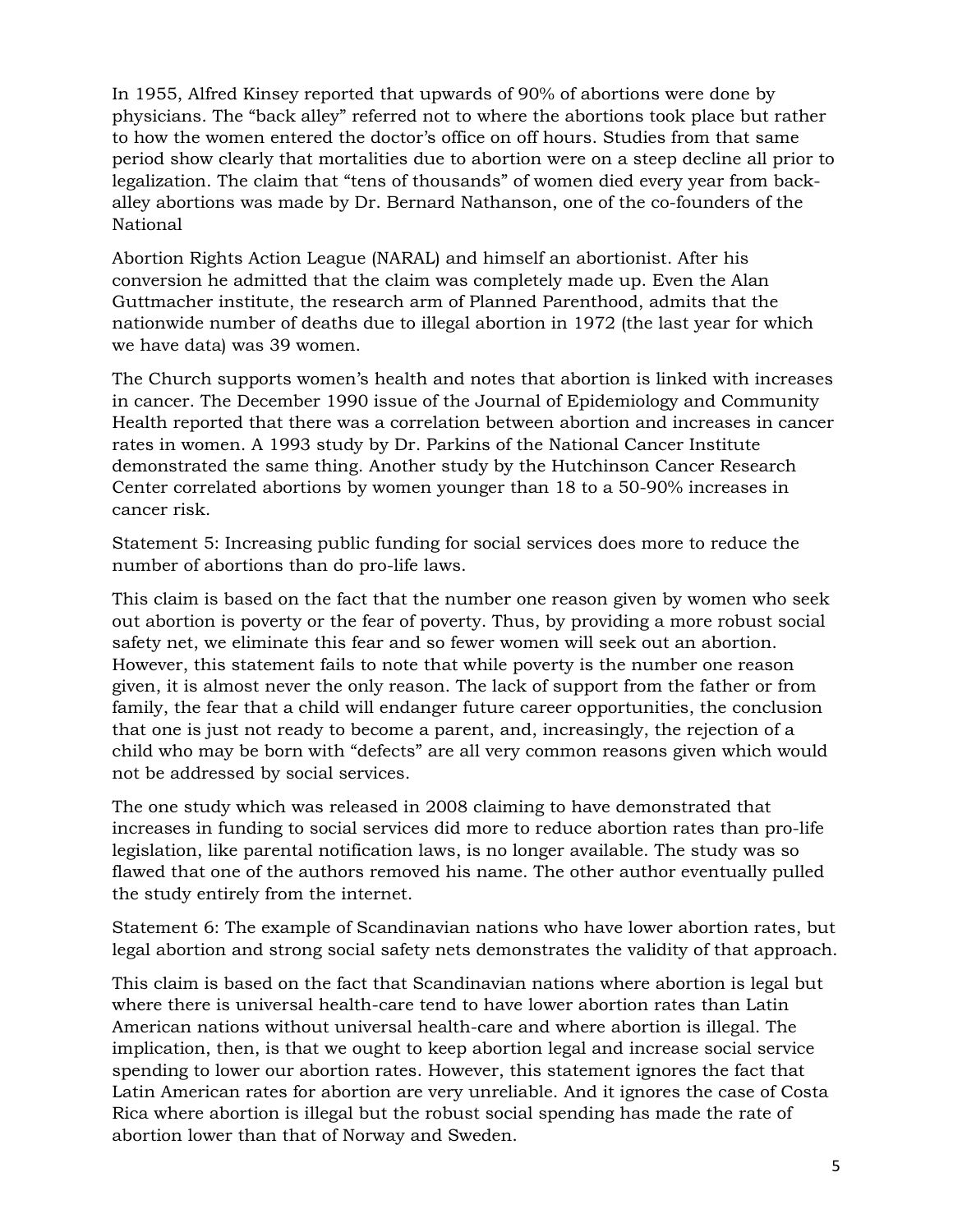This claim is also problematic because it ignores other factors in Finland, which has one of the lowest abortion rates in the world. There, abortion is not allowed after 12 weeks unless there are specific dire circumstances verified by two doctors. After 20 weeks, abortion is allowed only if the woman is younger than 17 and/or her physical (not mental) health is in danger which must be verified by the State Medical Board. Abortions after 24 weeks are allowed only if the woman's life is in danger. All abortions in Finland must be done in a hospital. These restrictions do not exist in the U.S. and are actively resisted.

The Church, as she does in many areas, calls for a both/and approach. Let us make abortion illegal and increase social spending so as to care for women in crisis and the unplanned children they bring to term. Having to choose between just one of these approaches harms women and the unborn.

# **What Does the Church Teach about Physician Assisted Suicide?**

The Church has taught against euthanasia for millennia. Today, however, euthanasia is often referred to as "death with dignity" or as the "right to die." It is important to note that "euthanasia" is the term used when someone performs an act to end the life of another usually ill, injured or elderly person. The word comes from Greek and means "good(ly) death." As the ill, injured or elderly were seen as a burden on society in the ancient Greek world, the euthanized person's choice for suicide at someone else's hand was considered brave and so a "good" death.

Today, the debates around what is called "euthanasia" are not quite the same thing. Legislation introduced around the United States in the past five years or so seeks to allow a physician to prescribe lethal medication with the intention that that person will take it themselves. This is why this is most accurately called Physician Assisted Suicide (PAS) or Doctor Prescribed Suicide (DPS) and not euthanasia.

In 2015, 25 states had legislation introduced to allow this practice of PAS. It is currently legal in seven states (CA, CO, HI, OR, VT, WA, MT) and the District of Columbia. The laws between the states generally share the same fundamental parameters. These parameters are meant to try to protect the ill, injured or elderly from abuse. Naturally, this implies that these difficult situations at the end of life are prone to abuse and the state knows this. It is exactly this possibility for abuse which concerns the Church.

The parameters for eligibility for PAS require that (1) a patient be diagnosed with a terminal illness and have six or fewer months to live. (2) The patient must be informed of all options for treatment so as to ensure the patient has a choice. (3) If the patient chooses PAS, a psychological assessment is made of the patient by the attending physician to determine that they are mentally competent to make the choice. (4) The patient must then have two persons witness their choice, one of whom is not related and has no financial gain in the death of the patient. (5) The lethal drugs are provided to the patient to administer them him or herself. These parameters can be summarized this way:

# 1. Terminal Illness

- 2. Choice
- 3. Confirmed Mental Competency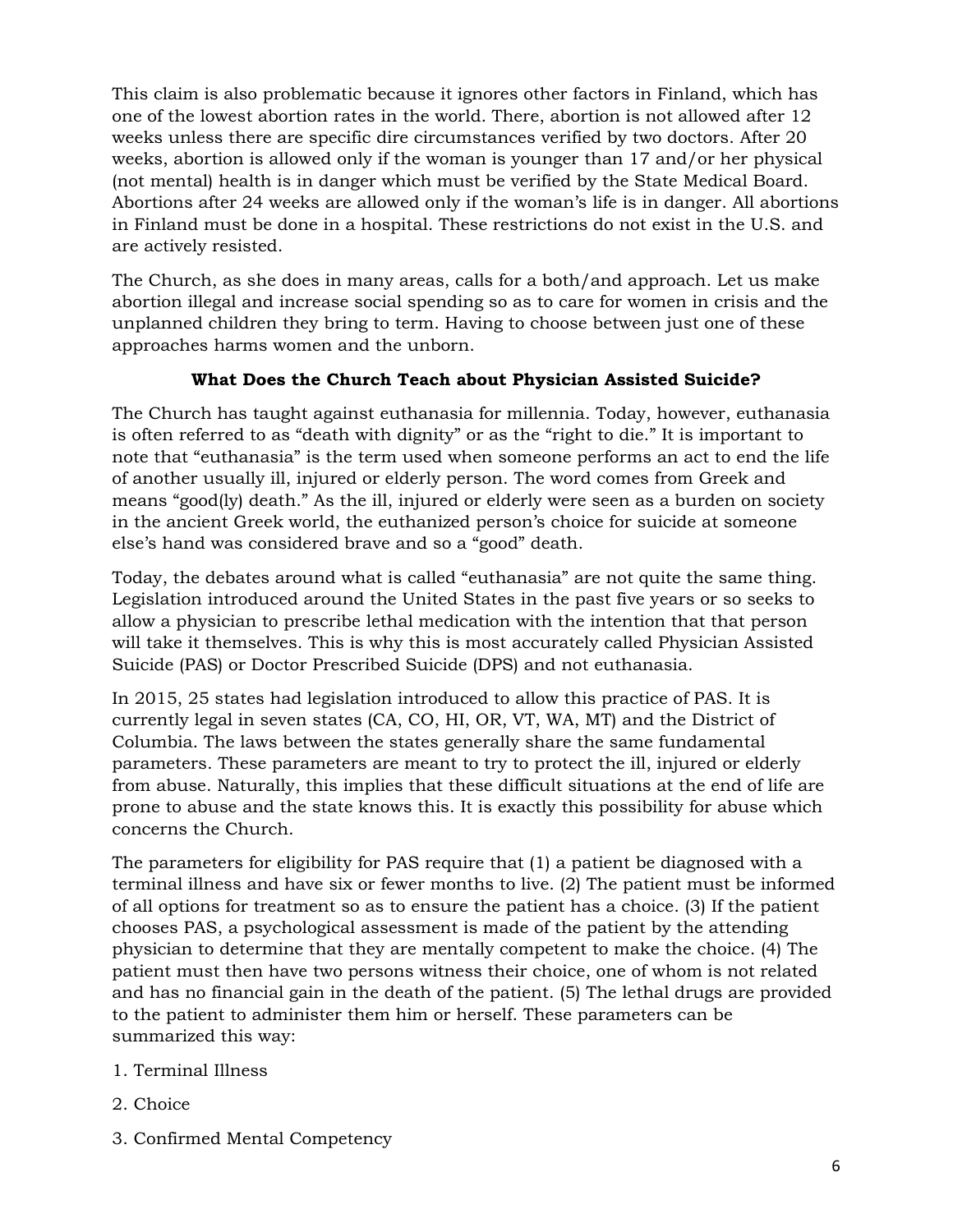#### 4. Independent Witness

#### 5. Self-Application

#### Terminal Illness:

Legislation makes a patient eligible for PAS if they are diagnosed with a terminal illness and given six or fewer months to live. However, that assessment of six months to live is without medical treatment.

Someone could qualify for PAS even if they could conceivably live much longer with medical treatment. What counts as "terminal" varies, and there is plenty of anecdotal evidence that terminal patients outlive their doctor's predictions, sometimes by years.

#### Choice:

Oftentimes, advocates of PAS suggest that it is cruel to allow people suffering in pain to agonize until they die. However close to 60% of those who seek PAS do so not out of the fear of pain but because they fear they will be a burden on their family. The bills do not require that the patient inform their family about their fear. This robs families of the opportunity to assure their loved one that the illness is a burden they would gladly take on. The patient, therefore, is making a false choice between what they think their family can handle and what the family actually wants.

Physicians are required to let the patient know that there are alternative methods so that they can choose, however those alternatives often involve expensive treatments. The wealthy have a choice here, but the poor have no real choice and now are encouraged to kill themselves. Even more problematic are those cases where someone's health insurance refuses to pay for expensive treatments but will pay for PAS. Insurance companies essentially make the choice and end up telling the patient they are better off dead. When that health insurer is the state, it becomes more problematic.

# Confirmed Mental Competency:

The first assessment for mental capacity is made by the attending physician and not by a trained psychologist or psychiatrist. Physicians must look for signs of abuse or coercion without any expert training and so must make sweeping psychological assessments, sometimes after only having known the patient for two weeks. What's more, if the attending physician declines the request for PAS, the family can seek a second and even a third opinion from a psychiatrist or psychologist of their choosing.

However, even these assessments must take place after only one session, and there is no universal baseline standard to which psychiatrists or psychologists agree for assessing consent in this area.

#### Independent Witness:

Legislation does require that one of the two witnesses for the patient who requests PAS be a nonrelative and completely independent from financial gain. However, there is nothing that keeps the other witness from being a relative with a direct financial benefit from the death of the patient. Nothing exists to keep that witness from coercing or bribing the other witness into cooperating with abuse.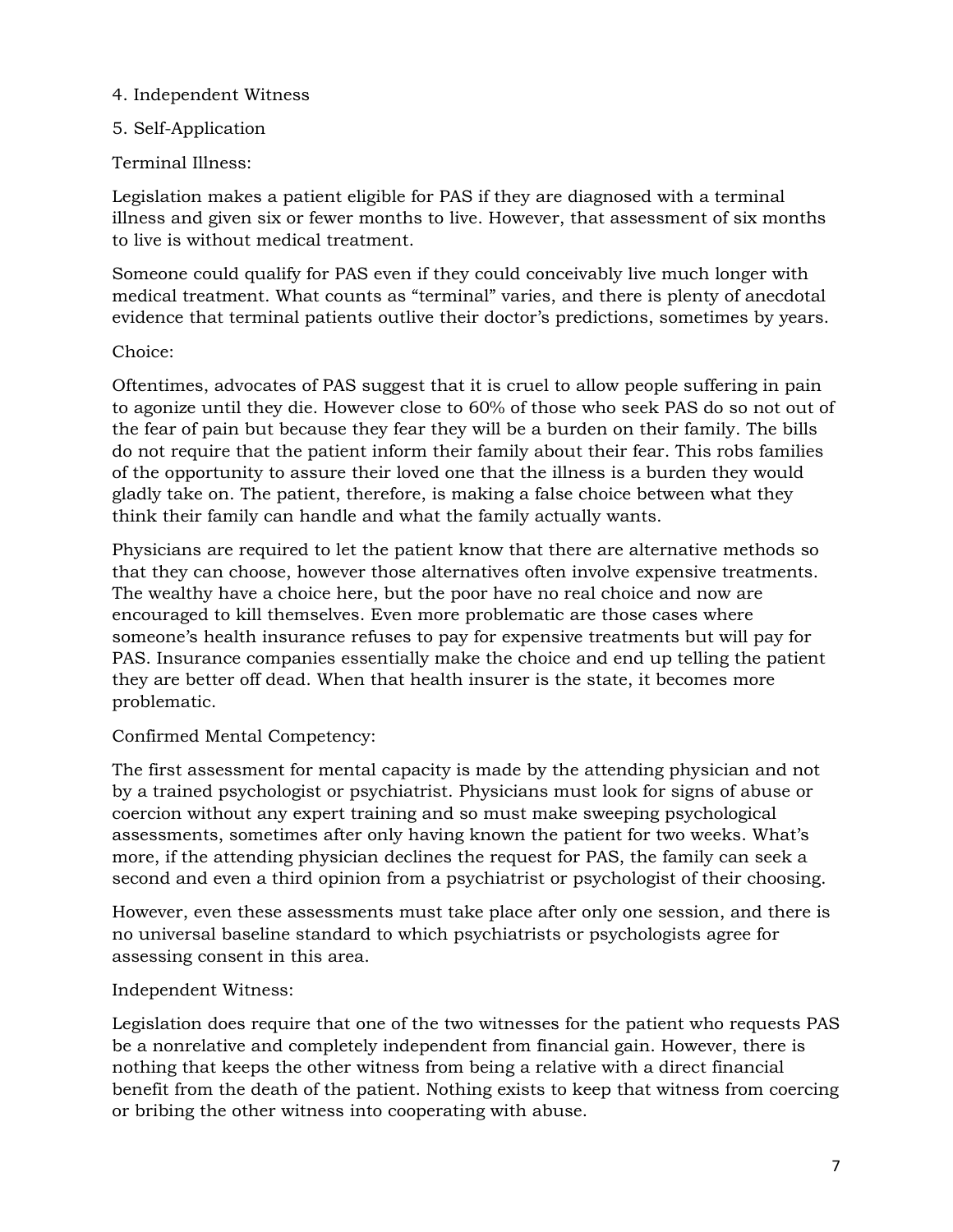#### Self-Application:

\_\_\_\_\_\_\_\_\_

The patient is not actually required to pick up the lethal drugs. They can be mailed. There is no failsafe against someone taking the drugs and using them for some other purpose. Also, if the patient changes their mind, there are no protections for them as they become debilitated from their disease. The mental competency assessment is required at the time of the request for PAS not at the time of actually taking the dose.

Despite all the efforts on the part of legislators, conceivably an abusive family member can coerce a patient to request PAS, coach the patient through the psychological examination and/or doctor-shop until a positive assessment is achieved, be the witness for the PAS and bribe another party to cooperate, receive the lethal drugs through the mail and then administer the drugs against the patient's will. The current laws cannot guarantee against this happening.

As a practical matter the Catholic Church is against euthanasia and PAS because of the problems with the phrase "terminal illness," because of the difficulty in assessing psychological health in just one session and because of the almost certain abuse of the vulnerable. However, at the most basic level the Church is against PAS and euthanasia because at the heart of both acts is the notion that a life of dependence on others and of suffering is not a life worth living. Society has so thoroughly convinced us that unless we are productive, and specifically economically productive, we do not have value. This is diametrically opposed to the Christian message which has defended the dignity of the ill, injured and elderly since the time of Jesus.

# **What is the Church's Teaching on the Death Penalty?**

The Catechism of the Catholic Church was recently changed by Pope Francis on the matter of capital punishment. The fundamental doctrine was not changed. However, the prudential assessment of the Church did change. What does that mean? Here is a quick explanation.

While there were in the early years of the Church some Church Fathers who rejected capital punishment entirely (for instance St. Ambrose and St. Cyprian of Carthage), the vast majority of the Church's leading theologians and popes have taught that this form of punishment can be applied morally. After all, Sacred Scripture in the Old and New Testament presume this form of punishment is legitimate.

Still, though the traditional teaching has allowed capital punishment, it was always allowed only as an exception to the rule. That rule is the fifth commandment against intentionally killing anyone. Revenge killing has always been condemned by the Church and has never been taught as justifiable.

The traditional teaching around capital punishment developed over time, but here are its main points:

1. Capital punishment is allowable, but its use is bound by certain parameters.

2. Those parameters have always included public safety, i.e. self-defense against the dangerous.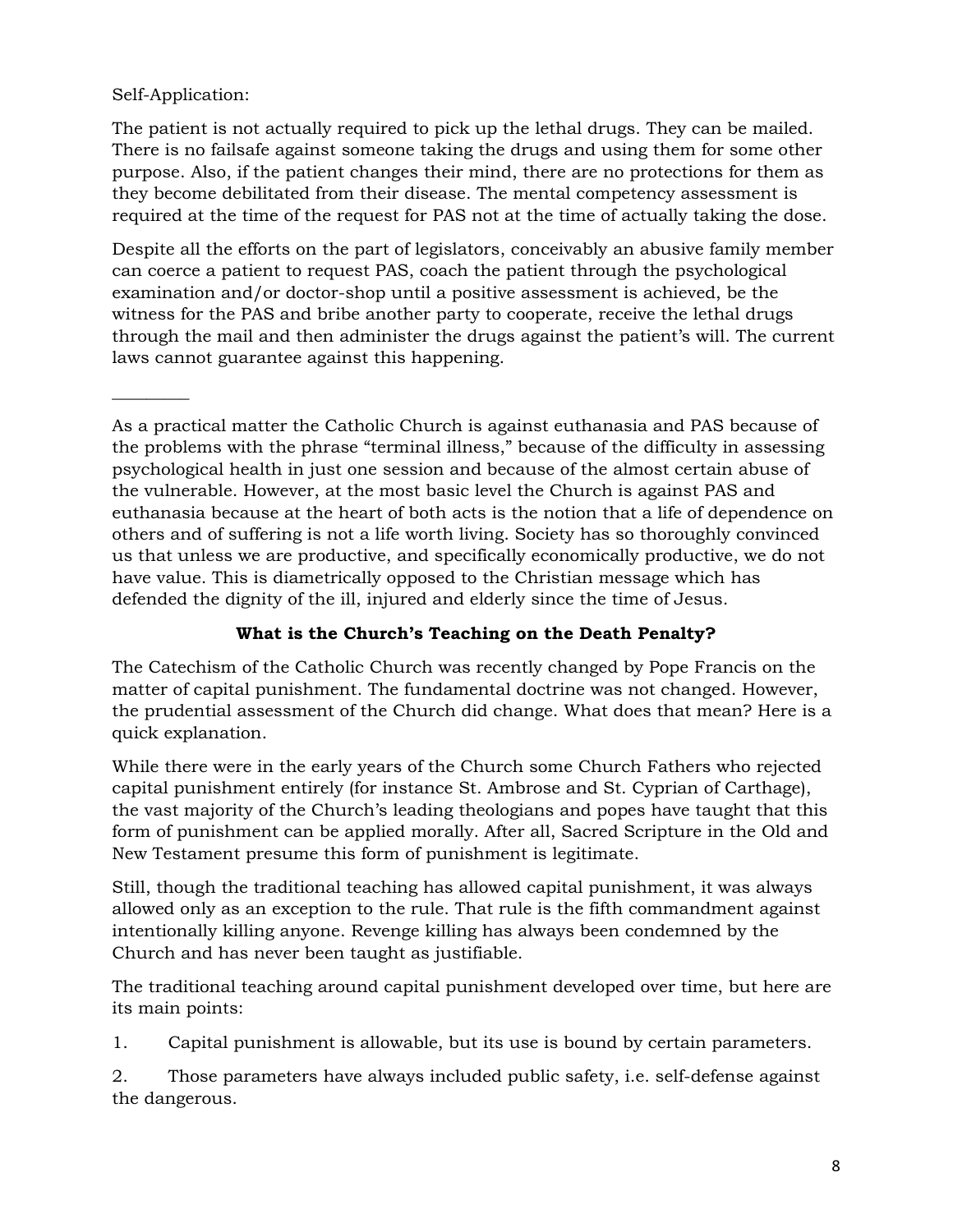3. Enforcing the law of God and meting out justice was often explicitly stated as justification.

4. Later, in the late Middle Ages and beyond, theologians argued that capital punishment could bring about conversion in the sinner and so was also justifiable for that reason.

Previous language of CCC 2267 Looking at this tradition, the Catechism's original text used the language of Pope St. John Paul II and limited the traditional teaching on "recourse to the death penalty" to number 2 above. It states that the death penalty is allowed "if this is the only possible way of effectively defending human lives against the unjust aggressor." This language follows the oldest defense of the use of the death penalty, which traces back to St. Augustine of Hippo.

Furthermore, the Catechism previously stated that "If, [], non-lethal means are sufficient to defend and protect people's safety from the aggressor, authority will limit itself to such means,…." In other words, the state must use "non-lethal means" if possible. Notice the firm language here. This is not a suggestion. This is a moral imperative. If "non-lethal means" are available, then the state is morally required to use them.

Almost in anticipation of objections to his point, the Catechism goes on to say, "…as these [non-lethal means] are more in keeping with the concrete conditions of the common good and more in conformity to the dignity of the human person." In other words, for those concerned about enforcing the law of God and meting out justice (number 3 above), the Church states that using non-lethal means achieves God's law and justice better than does killing the unjust aggressor. There is some debate on this, however, the crux is in how one defines "punishment." For the Church's definition of that, one must go to CCC 2265 and 2266, but we must limit ourselves to the current section.

What we have in the first two paragraphs of the previous language of CCC 2267 is the official doctrine of the Church: capital punishment can be used in situations where the state, which is charged with protecting the life and property of the innocent, has no other choice. However, if there is an alternative to killing, the state must use the alternative, non-lethal means. That's the doctrine.

When Pope Francis announced his change to the Catechism many of the headlines, in secular and Catholic periodicals, said that he changed Church teaching, making the death penalty wrong in every and all situations. That's not what happened.

New language of CCC 2267

Recourse to the death penalty on the part of legitimate authority, following a fair trial, was long considered an appropriate response to the gravity of certain crimes and an acceptable, albeit extreme, means of safeguarding the common good.

Today, however, there is an increasing awareness that the dignity of the person is not lost even after the commission of very serious crimes. In addition, a new understanding has emerged of the significance of penal sanctions imposed by the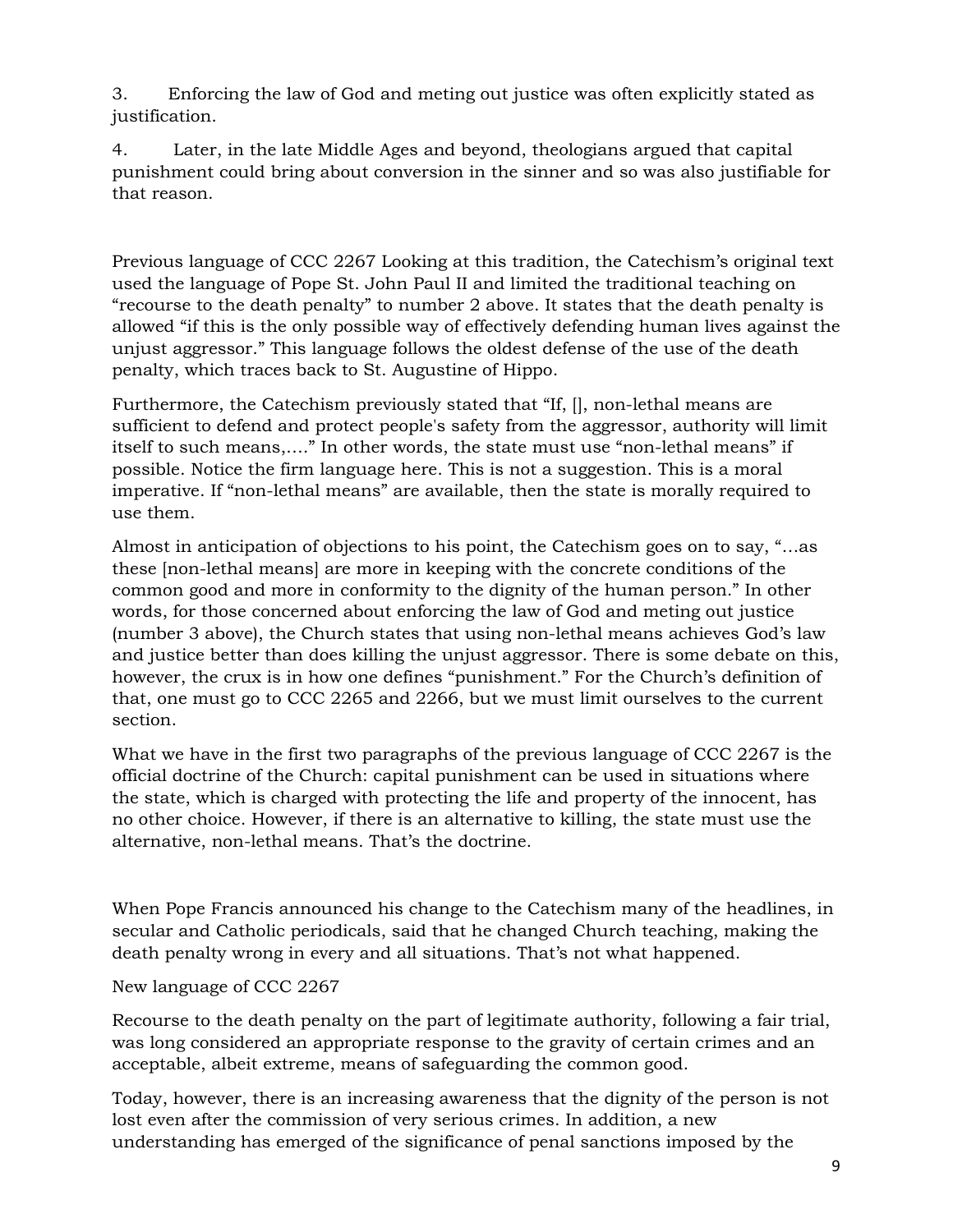state. Lastly, more effective systems of detention have been developed, which ensure the due protection of citizens but, at the same time, do not definitively deprive the guilty of the possibility of redemption.

Consequently, the Church teaches, in the light of the Gospel, that "the death penalty is inadmissible because it is an attack on the inviolability and dignity of the person," and she works with determination for its abolition worldwide.

The first paragraph certainly sounds like the teaching was one thing before, and so since it "was" one thing it must not be that way now. However, when the new language came out, the Congregation for the Doctrine of the Faith (CDF), which has oversight over the Catechism, released a letter to bishops explaining how we ought to read the new language. In that letter the CDF states:

Certainly, it remains the duty of public authorities to defend the life of citizens, as has always been taught by the Magisterium and is confirmed by the Catechism of the Catholic Church in numbers 2265 and 2266. All of this shows that the new formulation of number 2267 of the Catechism expresses an authentic development of doctrine that is not in contradiction with the prior teachings of the Magisterium. These teachings, in fact, can be explained in the light of the primary responsibility of the public authority to protect the common good in a social context in which the penal sanctions were understood differently, and had developed in an environment in which it was more difficult to guarantee that the criminal could not repeat his crime.

We see here that the state's responsibility to protect the innocent has not changed. Thus, if the only way to defend the innocent is to kill the "unjust aggressor" then the state may do so. Thus, capital punishment could, under certain parameters, be allowed (number 1 above). What has changed is the assessment by the Church as to whether or not that situation is ever necessary today since, as the new language states, "more effective systems of detention have been developed."

What has changed then is the prudential judgment about the current state of things in the world. Whereas the previous language of the Catechism said that it was highly unlikely that a government needed to use the death penalty, Pope Francis has judged that "non-lethal means" are available everywhere today. Therefore, no state can put people to death. If, however, the current state of things should change, then the Catechism would still allow the death penalty. Based on these teachings and their own prudential judgment the U.S. Bishops have repeatedly called for an end to the death penalty in the United States precisely because they have judged that all states have access to non-lethal means.

Deacon Omar Gutiérrez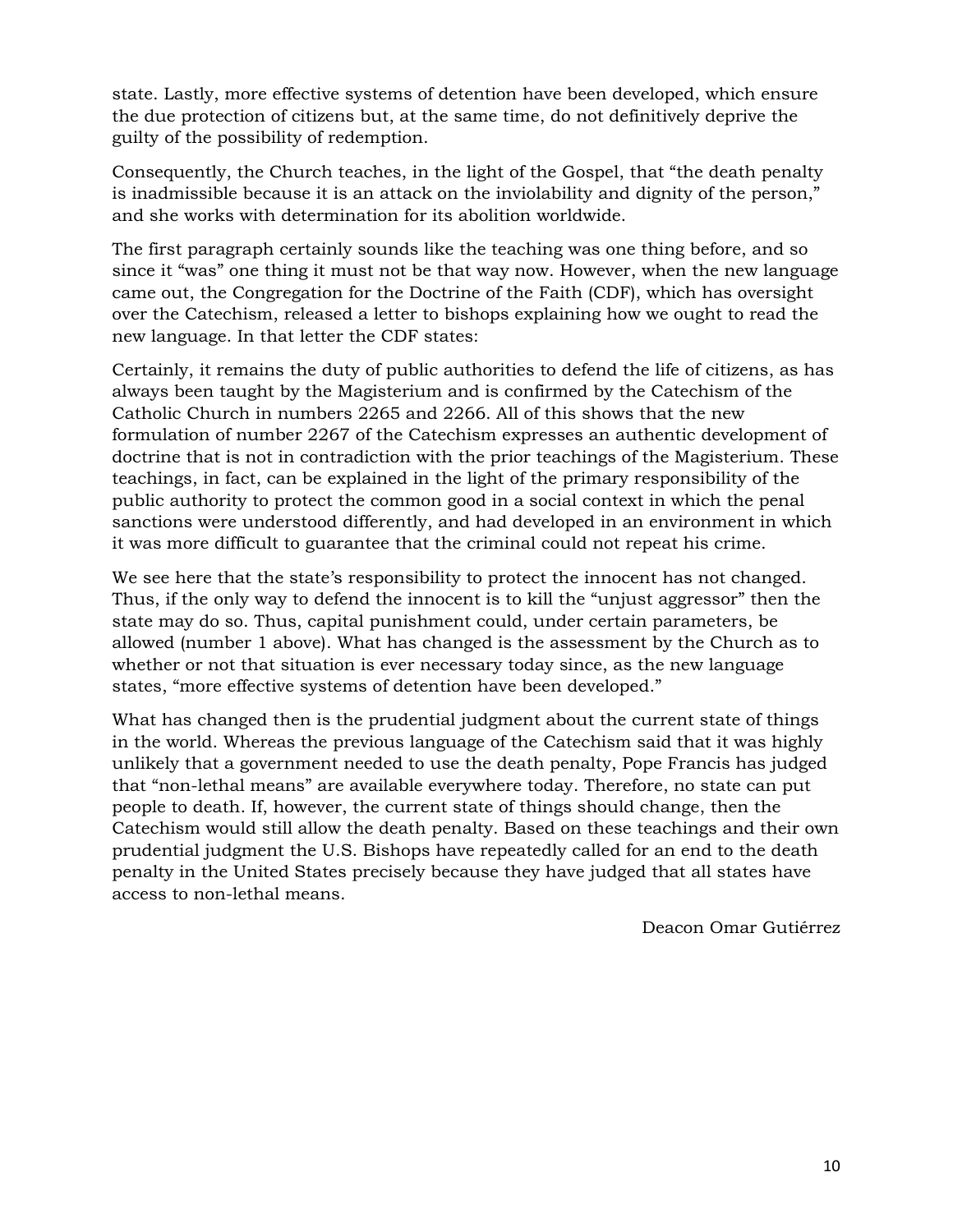#### **Meditation**

Mother Teresa of Calcutta will be remembered centuries from now as an ordinary nun personally touched by Jesus, called to abandon herself, to imitate his life in the slums, and to bring the good news of God's love to the poorest of the poor. … Jesus gave her a mission of charity: by their love she and her sisters would make his love known. By becoming poor, they would make the poor rich with the promises of divine life. Mother Teresa always told her sisters that in this mission, their own absolute poverty was as crucial as any work of mercy they performed for the poor.

Since the beginning, her Missionaries of Charity have owned only a sari, a pair of sandals, some undergarments, a crucifix they pinned on their habit, a rosary, a prayer book, an umbrella for monsoon season, a silver bucket for washing, and a thin bed. Despite the heat of the Indian summers, they didn't even allow themselves to own a fan. They drew no salaries, did no fund-raising, refused to accept government or Church monies for their programs. They lived day to day and hand to mouth, begging alms and food, just like the poor they served. …

In lifestyle matters, the saints tend to read the Gospels literally. Mother Teresa was no exception. The saints read Jesus preaching, "You can't serve God and mammon [money]" and "Blessed are the poor," and they put themselves on the downward mobility track, becoming conspicuous for their lack of consumption of the things of this world. They read that the Son of Man had no place to lay his head, and they try to live as he did. …

She is most often compared to St. Francis, the rich boy who made himself poor and kissed the leper. But really she was more like St. Lawrence. He was roasted alive for impertinence in A.D. 258 because, when ordered by the emperor's men to turn over the Church's wealth, he showed up with a retinue of the destitute and smiled. "These are the treasure of the Church," he said.

Mother Teresa, too, wanted us to see in the poor the richness of Christ. "These are our treasures," she would tell visitors to her mission in Calcutta. "They are Jesus. Each one is Jesus in his distressing disguise." She taught us to meet our Maker in the poorest of the poor, to find our salvation there. Christ in his distressing disguise. It had a strange, oracular ring to it – frightening, but compelling, too.

Her patron, Thérèse of Lisieux, developed a deep devotion to the Holy Face – the image of the battered and bruised Lord crowned with thorns. For Mother Teresa, too, the face of the crucified Jesus could be seen in the poor. There was nothing symbolic or evocative about it. In the poor, she believed, we meet Jesus – not a reminder of Jesus, not a symbol of Jesus, but Jesus himself, face-to-face, hungering for our love, thirsting for our kindness, waiting to be clothed by our compassion:

The shut-in, the unwanted, the unloved, the alcoholics, the dying destitutes, the abandoned and the lonely, the outcasts and untouchables, the leprosy sufferers – all those who are a burden to human society, who have lost all hope and faith in life, who have forgotten how to smile, who have lost the sensibility of the warm hand-touch of love and friendship – they look to us for comfort. If we turn our back on them, we turn it on Christ, and at the hour of our death we shall be judged if we have recognized Christ in them, and on what we have done for and to them.